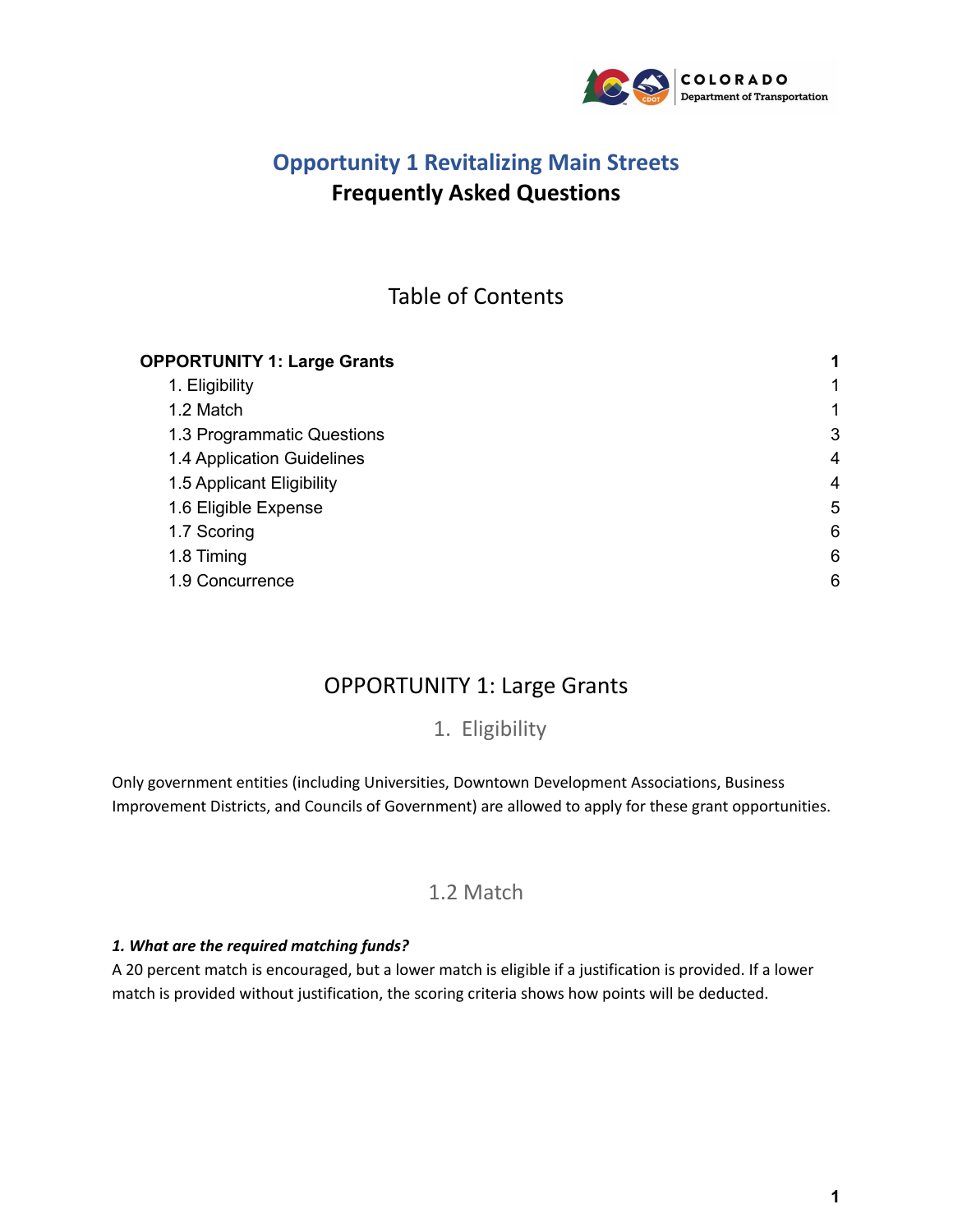

### *2. We've already implemented a project, can those funds be used for our match requirement?*

No, the match expenses must be incurred after a contract with CDOT is executed. Documentation will be required with invoicing.

## *3. If the community is receiving CARES Act funding or ARPA funding through direct distribution, can these funds count toward the local match requirement?*

Yes, CARES Act and ARPA direct distribution funding can count toward the match.

## *4. If the community is receiving other grant funding, can these funds count toward the local match requirement?*

Yes, as long as they adhere to the other grant guidelines.

#### *5. Can worker volunteer time be counted towards matching funds?*

No.

.

#### *6. Can the value of donated materials (in-kind) be counted towards matching funds?*

Value on donated materials may or may not be counted towards matching funds depending on when the items were donated. If the materials were donated prior to project commencement, they would be considered ineligible for match because they would be counted as a cost previously incurred, and the grant cannot reimburse applicants for prior expenses.

#### *7. Can a community count design costs toward their match?*

Design can constitute a match as long as the design uses state or local dollars and takes place after the grant contract is finalized. Please include details of the design costs in the "description of the match" in Part 2 of the application. Note that the match expenses must be incurred after a contract is executed, so the project readiness criterion could be hindered by using design expenses as the match.

## 1.3 Programmatic Questions

#### <span id="page-1-0"></span>*1. What is meant by 'safety infrastructure'?*

Unfortunately, in recent years Colorado has seen an increase in vehicle-caused pedestrian and cyclist fatalities. The purpose of this grant is to reverse this trend and to protect vulnerable users such as pedestrians, bikers, motorcyclists, transit users, elderly adults, and people with disabilities. Safety infrastructure therefore includes any project that:

● Reduces fatal and serious injury crashes on the transportation system, particularly among bicyclists and pedestrians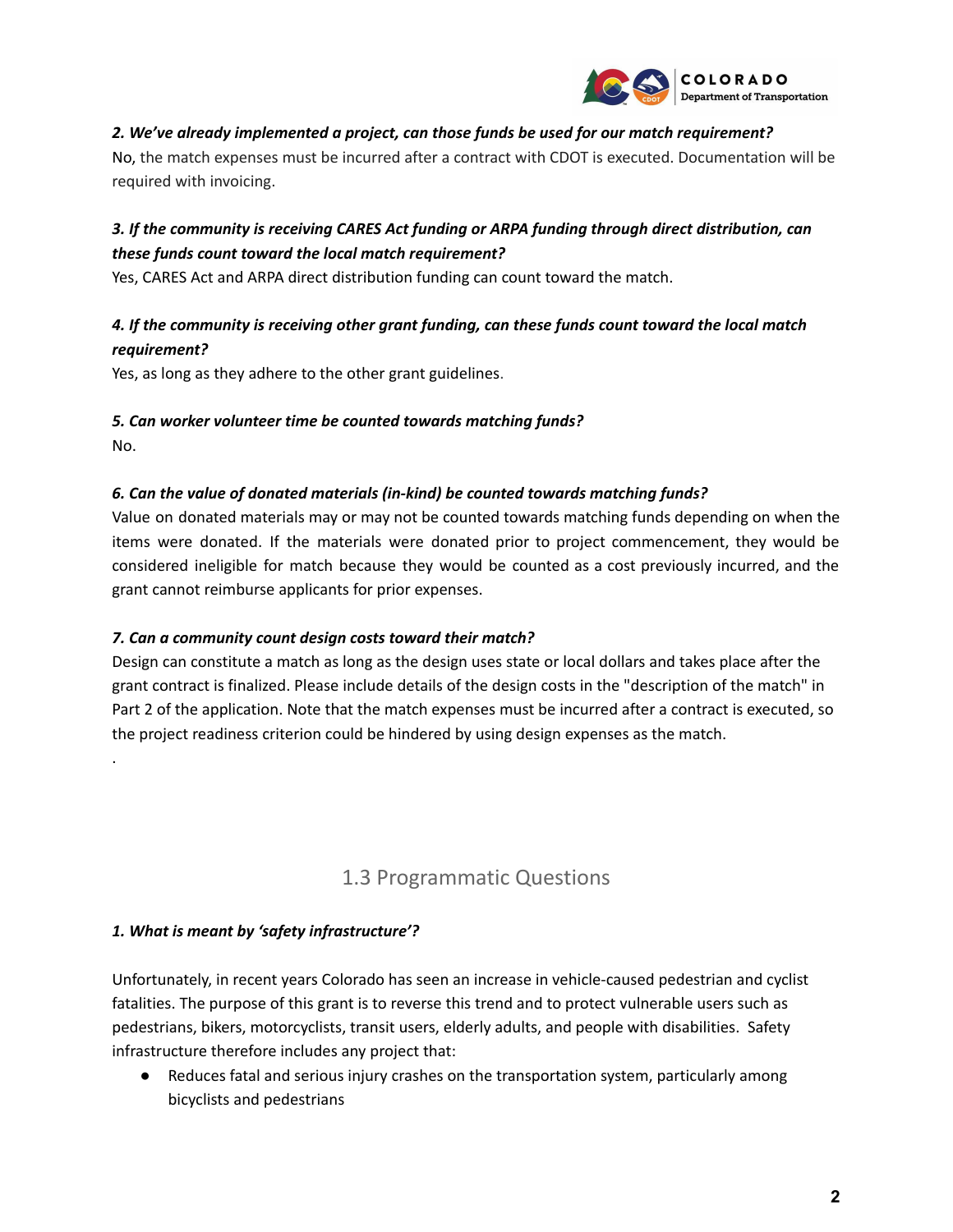

- Supports a transportation system that safely accommodates all modes of travel
- Improves transit access and bike and pedestrian safety and mobility
- Supports the development of connected urban/employment centers and multimodal corridors
- Provides safe access to opportunity and mobility for residents of all ages, incomes and abilities, including vulnerable users

### *2. Can a single jurisdiction submit multiple applications?*

No. For Grant Opportunity 1, a jurisdiction may only submit a single application. Government entities may submit an application for Grant Opportunity 2 in addition to their single Grant Opportunity 1 application.

### *3. Are these funds subject to federal funding requirements?*

Yes, although the specific federal requirements that apply to these ARPA funds are still being determined.

#### *4. Do we need to submit a concept paper to our CDOT region prior to application?*

No. However, applicants are encouraged to discuss feasibility with CDOT's regional staff in their application. CDOT region staff will conduct a technical review of the application after submittal. If CDOT concurrence will be required for the project, the applicant must submit a Request for CDOT [Concurrence](https://www.codot.gov/programs/safermainstreets/assets/concurrence.pdf) [Form](https://www.codot.gov/programs/safermainstreets/assets/concurrence.pdf) along with the application submission. Concurrence will be determined during the review process, not before.

## 5. Does a conceptual plan suffice to be eligible for this grant? To what extent are plans required?

A conceptual plan is a benefit to the grant application but not an absolute requirement. It is important that the review committee feels the cost estimates are reasonably accurate and that they understand the scope of the project. These are elements that a concept plan typically provides. But depending on the project, it may not be necessary for a successful grant application.

## *6. Do projects need to be designed to CDOT and FHWA standards?*

For these grants, applicants are required to follow typical CDOT/FHWA standards including plan/spec reviews, ROW clearances, environmental clearances, utility clearances, etc. This is the case whether the project is on a state highway or on the locally-owned street system.

## *7. Can multiple local mobility improvement projects in the same area be submitted as one project?* Yes.

# 1.4 Application Guidelines

#### <span id="page-2-0"></span>*1. Can applications be submitted as a Word document?*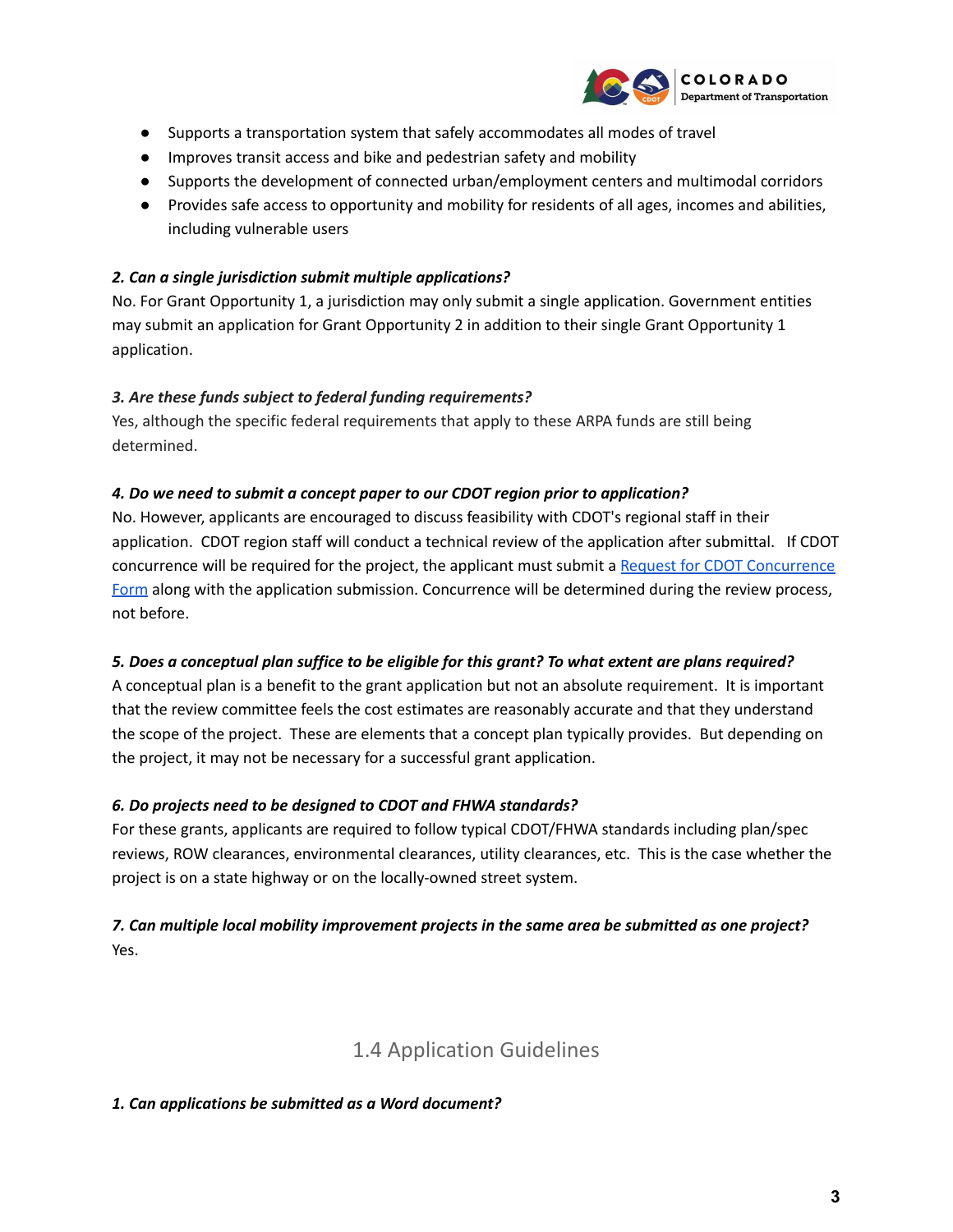

Applicants are welcome to submit a Word document in addition to the fillable PDF. Be sure to clearly state each section in the Word doc. If using a Word doc, the application should still be completed. Write "See attached Word file" in the applicable blue PDF boxes. Please email [cdotmainstreets@state.co.us](mailto:cdotmainstreets@state.co.us) if you are having problems completing the application.

### *2. Is there a word limit for each response?*

A few question boxes state character limits, but if a limit is not stated then applicants may use as many words as they feel necessary.

### *3. The application refers to a Risk Assessment Form, where is that?*

The Risk [Assessment](https://www.codot.gov/programs/revitalizingmainstreets/assets/risk-assessment-form-updated-dec21.pdf) Form is linked here - and is posted on the Program Webpage under Additional Resources. Each applicant should submit a Risk Assessment form.

### *4. Our project impacts CDOT ROW, how do we get concurrence?*

You do not need CDOT Concurrence prior to submitting your application. You should discuss high-level feasibility with your regional CDOT representative, and then submit a Request for CDOT [Concurrence](https://www.codot.gov/programs/safermainstreets/assets/concurrence.pdf) [Form](https://www.codot.gov/programs/safermainstreets/assets/concurrence.pdf). If CDOT concurrence will be required for the project, the applicant must submit a [Request](https://www.codot.gov/programs/safermainstreets/assets/concurrence.pdf) for CDOT [Concurrence](https://www.codot.gov/programs/safermainstreets/assets/concurrence.pdf) Form along with the application submission on May 14. Concurrence will be determined during the review process, not before.

## 1.5 Applicant Eligibility

## <span id="page-3-0"></span>*1. Which cities/counties in Colorado are eligible to apply?*

All of them! No jurisdiction is too small.

## *2. Are federal roads, inter-state highways, and freeways eligible for this project?*

They could be, but there would be additional timing and requirements that could accompany federal infrastructure.

#### *3. What is the definition of a jurisdiction who can submit an application?*

An individual vendor (a single entity according to the SOS), which are typically governmental entities, can submit an individual application. A City and a County can each submit individual applications, but the committee will be looking for public support and coordination when making their evaluation.

## *4. Are universities eligible applicants?*

Yes, universities can apply for funding as long as they can show usage and impact align with the intent of the program.

#### *5. Do projects actually have to occur on a town's main street?*

No, they should be in areas near or adjacent to the Main Street corridor or other important urban arterials where people work and live, while using multiple forms of transportation.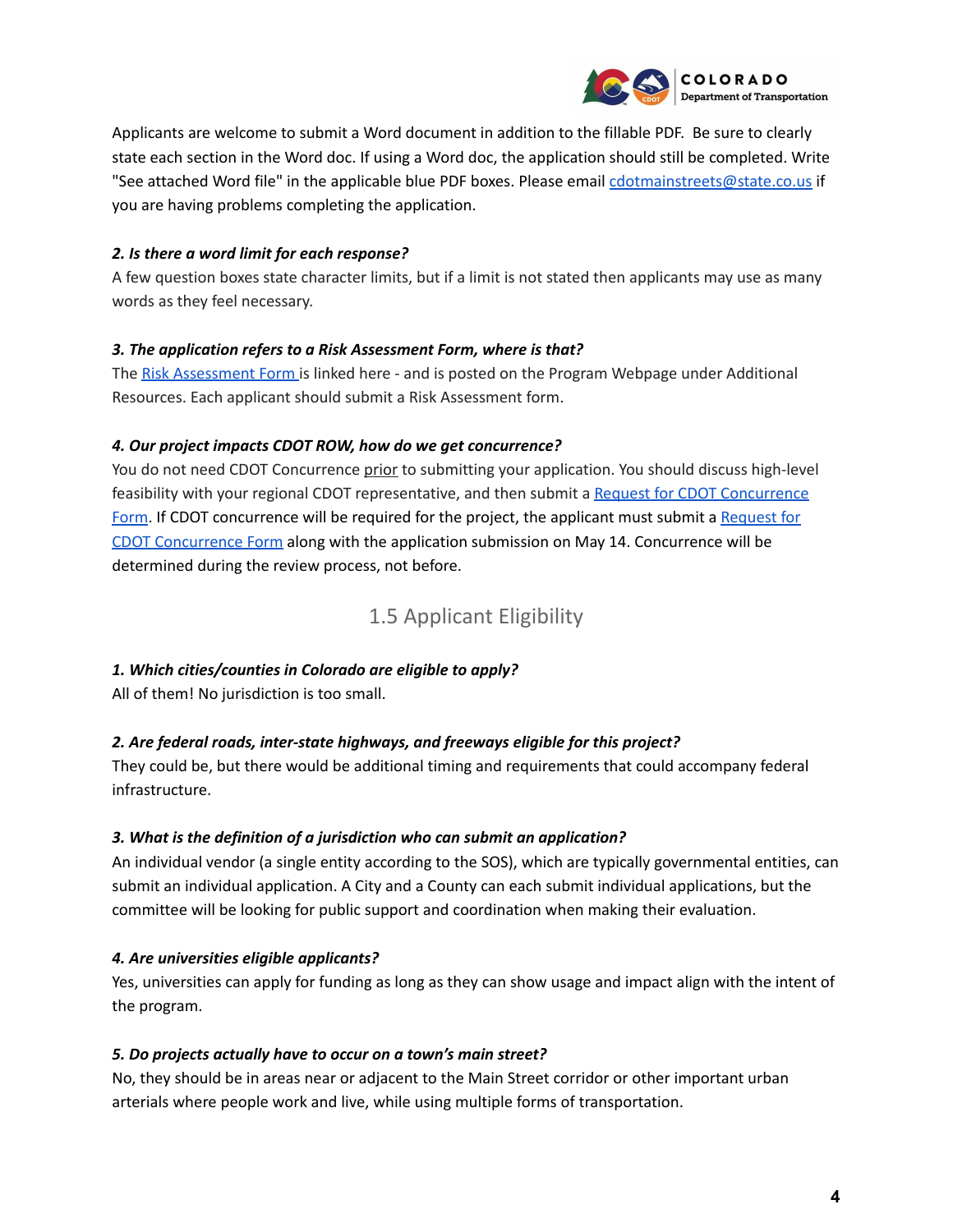

### *6. Can a Council of Governments apply for a multi-jurisdictional grant?*

Yes, Councils of Government (COGs) are eligible to submit one or more applications on the behalf of their respective governments. However, only one application can be submitted per local jurisdiction, so if an application is submitted by a COG that benefits a local entity or entities, that is the only application that can be submitted for that local jurisdiction. A written letter of support from the local entity should be submitted along with the application.

## 1.6 Eligible Expense

#### <span id="page-4-0"></span>*1. Is project design an allowable/eligible expense?*

Design is an allowed expense as long as the concept is clear for the review committee to score. Project readiness is part of the scoring criteria and projects need to be fully implemented with grant funding.

#### *2. Is ROW acquisition an allowable expense for these grant funds?*

Yes.

## *3. Can unincorporated county roads in high-density rural areas be eligible? Are "off-system" projects eligible?*

Yes, "off-system" projects are allowed on local owned streets. We want these funds to go to roads that are used by pedestrians and/or cyclists, whether in rural or urban areas.

#### *4. Is planning an eligible expense?*

No. Given that the purpose of this grant is to produce tangible infrastructure, planning is ineligible.

## *5. Can Grant Opportunity 1 funds be used to supplement previously awarded Safer Main Streets funding?*

Yes. However, the review committee is also considering regional and geographical equity as funds are awarded, so previous Safer Main Streets awards will be taken into account while scoring.

#### *6. Can PM costs be included in total project costs?*

Project manager costs can be included in the cost but it will not count as the LA match. You could get reimbursed for incurred costs like staff time but your accounting and billing has to be able for you to charge time to a specific project number, show the employee's breakdown of hourly rates, benefits hourly costs, and the number of hours the employee charged time to the project.

## 1.7 Scoring

#### <span id="page-4-1"></span>*1. Is there a minimum safety requirement?*